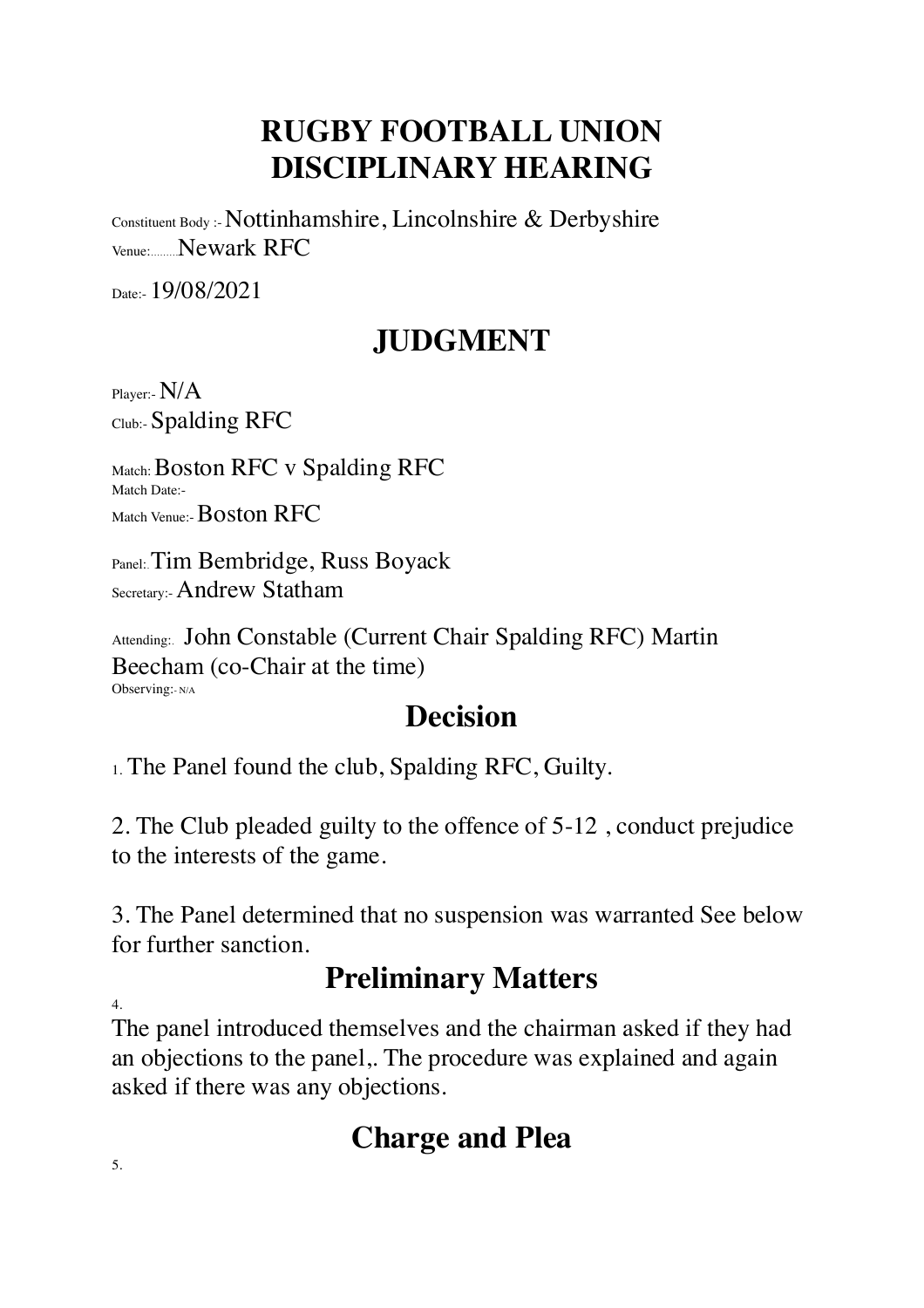In a match between Boston XV and Spalding XV played on Saturday 1st May 2021, Spalding RFC knowingly fielded a 17 year old player in a senior game contrary to the RFU ruling suspending the ability of correctly assessed U17's from playing in the senior game until the 1<sup>st</sup> January 2022.

# **The Club's Case**

7. Spalding RFC pleaded guilty to the charge. However prior to the hearing and at the hearing itself they proved their club have a robust procedure as required by RFU regulations and had in the past followed it on numerous occasions. The panel asked why this procedure had not been followed. The response took the form of a " slipped through the net". They went on to explain the club had gone through some management changes as the country came out of covid lockdown and new captains & coaches had not been given the correct information.

### **Sanction**

- 8. We undertook an assessment of the Club's conduct as follows:
	- a) Intentional;
	- b) No injury resulted
	- c) The nature of the action was largely down to lack of communication rather than deliberate or ignorance.
	- d) The club had robust procedures in place as proved by previous records of the club following the correct procedure for 17 year olds playing senior rugby
	- e) Club members present spoke of how this oversight happened and what they had done to prevent it happening again.

# **Mitigating Factors**

10. We considered the mitigating factors:

As stated previously Spalding RFC proved they had previously followed regulations and had taken steps to prevent any possible reoccurrence.

# **Aggravating Features**